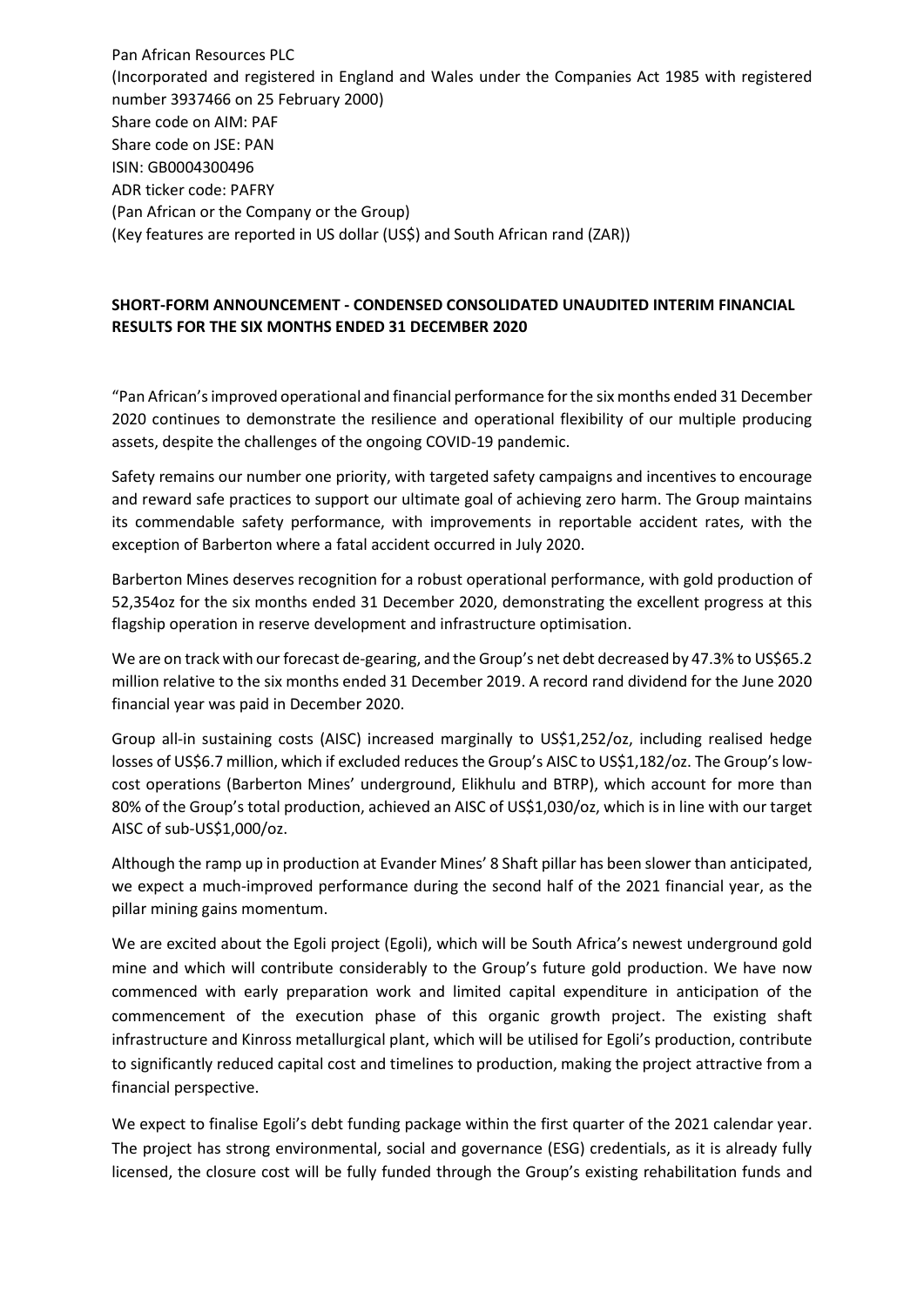the existing tailings storage facilities at Evander Mines will be utilised for tailings deposition, resulting in no additional environmental footprint.

Construction of the 9,975MW solar photovoltaic plant at Evander Mines is on track to commence during the first quarter of the 2021 calendar year, with first power expected to be generated during the third quarter of the 2021 calendar year. This plant will be one of the first of its kind in the South African mining sector and demonstrates our commitment to ESG initiatives, with the benefit of cost saving and certainty of power supply. A feasibility study for a similar sized solar photovoltaic plant at Barberton Mines is also currently being undertaken and, in conjunction with several other advanced ESG projects, these plants will also underpin the Group's profitability and sustainability in the longer term.

The Group remains on track to produce its guided 190,000oz of gold for the financial year ending 30 June 2021, which is a substantial increase compared to actual production of 179,457oz for the 2020 financial year.

We are committed to continuing to create value for our stakeholders by positioning Pan African as a sustainable, safe, high-margin and long-life gold producer."

**Cobus Loots** Chief Executive Officer

## **KEY HIGHLIGHTS**

- Group gold production increased by 5.9% to 98,386oz (2019: 92,941oz)
- Robust operational performance from Barberton Mines, with the complex achieving production output of 52,354oz (2019: 47,356oz)
- On track to deliver on full year production guidance of approximately 190,000oz of gold
- The Group continues to maintain stringent COVID-19 pandemic mitigation policies and protocols to protect its employees and operations
- Commendable safety performance maintained, with improvements in reportable accident rates, with the exception of Barberton where a fatal accident occurred in July 2020 as previously reported
- Net cash generated by operating activities increased by 178.2% to US\$28.1 million (2019: US\$10.1 million)
- Reduced net debt by 47.3%, implying a net debt to net adjusted EBITDA ratio of 0.5
- Profit after taxation and headline earnings of US\$40.8 million (2019: US\$21.9 million profit after taxation and US\$21.7 million headline earnings)
- Adjusted EBITDA increased by 72.9% to US\$76.4 million (2019: US\$44.2 million)
- Earnings per share increased to US 2.11 cents per share (2019: US 1.14 cents per share), an increase of 85.1%, and headline earnings per share increased by 86.7% to US 2.11 cents per share (2019: US 1.13 cents per share)
- Record rand dividend payment in December 2020 of US\$17.8 million (2019: US\$2.9 million) to shareholders
- Agreement for evaluation of proposed Mintails transaction extended to 31 January 2022
- ESG projects, including the 9,975MW solar photovoltaic plant at Evander Mines and largescale agriculture projects at Barberton Mines, are on track for commissioning in the third quarter of calendar 2021
- The Group remains vigilant in monitoring and implementing operating procedures for the prevention and mitigation of COVID-19 among its employees